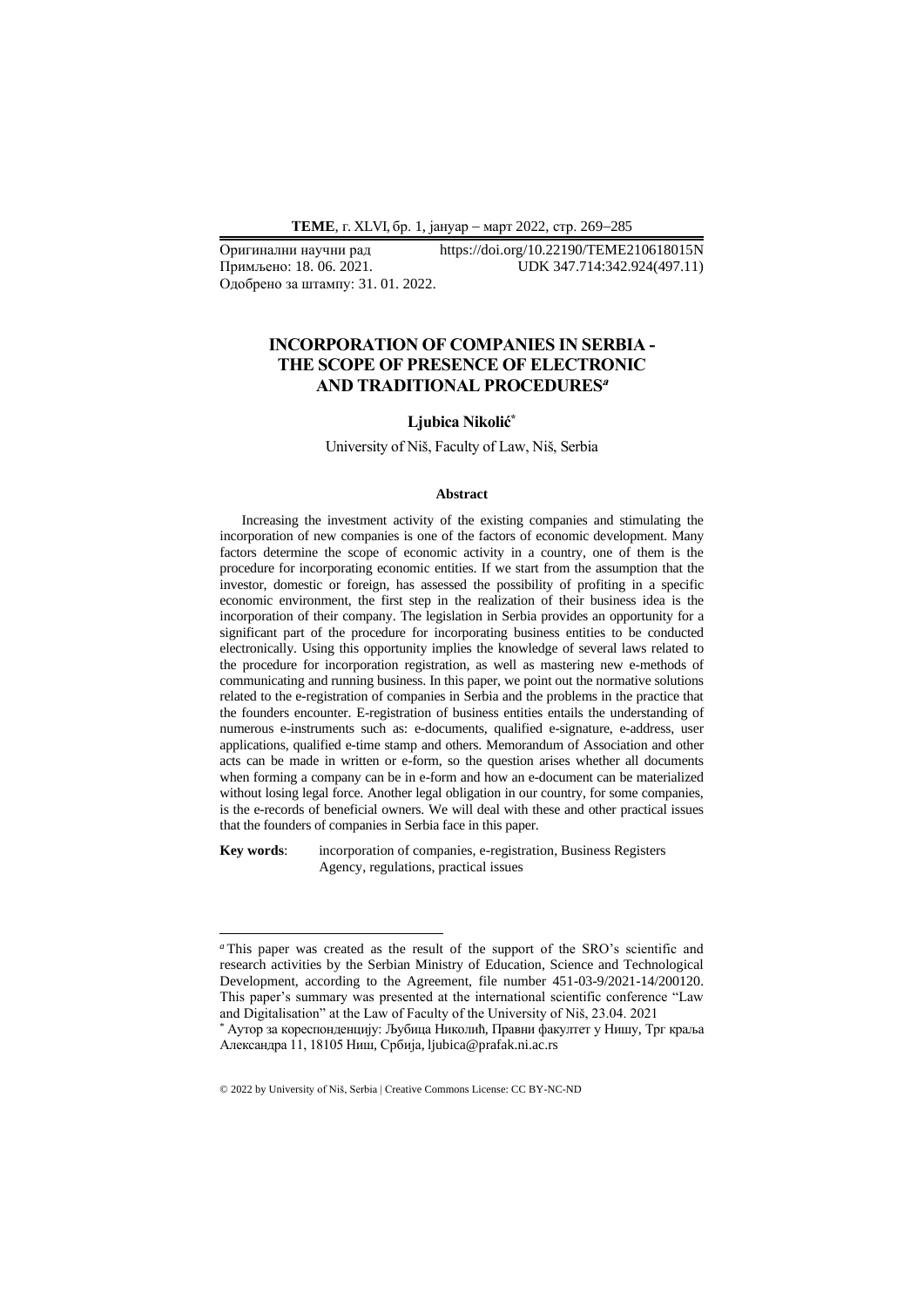# **ОСНИВАЊЕ ПРИВРЕДНИХ ДРУШТАВА У СРБИЈИ – ЗАСТУПЉЕНОСТ ЕЛЕКТРОНСКЕ И ТРАДИЦИОНАЛНЕ ПРОЦЕДУРЕ**

### **Апстракт**

Повећање инвестиционе активности постојећих привредних друштава и стимулисање оснивања нових друштава јесте један од фактора привредног развоја. Много чинилаца детерминише обим привредне активности у једној држави, један од њих јесте и процедура оснивања привредних субјеката. Уколико пођемо од претпоставке да је инвеститор, домаћи или страни, проценио могућност профитирања у конкретном привредном амбијенту, први корак у реализацији његове пословне идеје јесте оснивање привредног друштва. Законодавство у Србији пружа могућност да се значајан део процедуре оснивања привредних субјеката спроводи електронским путем. Коришћење ове могућности подразумева познавање више закона који се односе на процедуру регистрације оснивања, као и савладавање нових електронских начина комуникације и пословања. У овом раду указујемо на нормативна решења везана за е-регистрацију привредних друштава у Србији и проблеме у пракси са којима се оснивачи сусрећу. Е-регистрација привредних субјеката повлачи разумевање бројних е-инстумената као што су: е-документи, квалификовани е-потпис, е-адреса, корисничке апликације, квалификовани е-временски жиг и други. Оснивачки и други акти могу се сачинити у папирној или електронској форми, па се поставља питање да ли сви документи приликом оснивања друштва могу бити у е-облику и како се е-документ може материјализовати не губећи правну снагу. Још једна од законских обавеза код нас, за нека привредна друштва, јесте и е-евиденција стварних власника. Овим и другим практичним питањима, са којима се сусрећу оснивачи привредних друштава у Србији, бавићемо се у овом раду.

**Кључне речи**: оснивање привредних друштава, е-регистрација, Агенција за привредне регистре, регулатива, практична питањa.

### *INTRODUCTION*

The significance of investments in national economies, as well as their determining factors will not be dealt with in this paper. We will only start from the ascertainment that the investment climate in Serbia is not favourable for a large number of investors, particularly the small ones.<sup>1</sup> Underlying all investment decisions is the tradeoff between risk and expected return (Jones & Jensen, 2019: 9). If the investors, based on the assessment of returns and risks, want to do business in Serbia, the implementation of their investment decision is initiated with the registration in the competent register. The World Bank observes that Serbia made the

<sup>&</sup>lt;sup>1</sup> This is also confirmed by the EU Progress Report for Serbia 2020, stating that private sector is hampered in Serbia due to weaknesses in the rule of law, judicial inefficiency, corruption being an issue of concern, and unfair competition [\(https://www.mei.gov.rs/srp/dokumenta/eu-dokumenta/godisnji-izvestaji-ek\)](https://www.mei.gov.rs/srp/dokumenta/eu-dokumenta/godisnji-izvestaji-ek).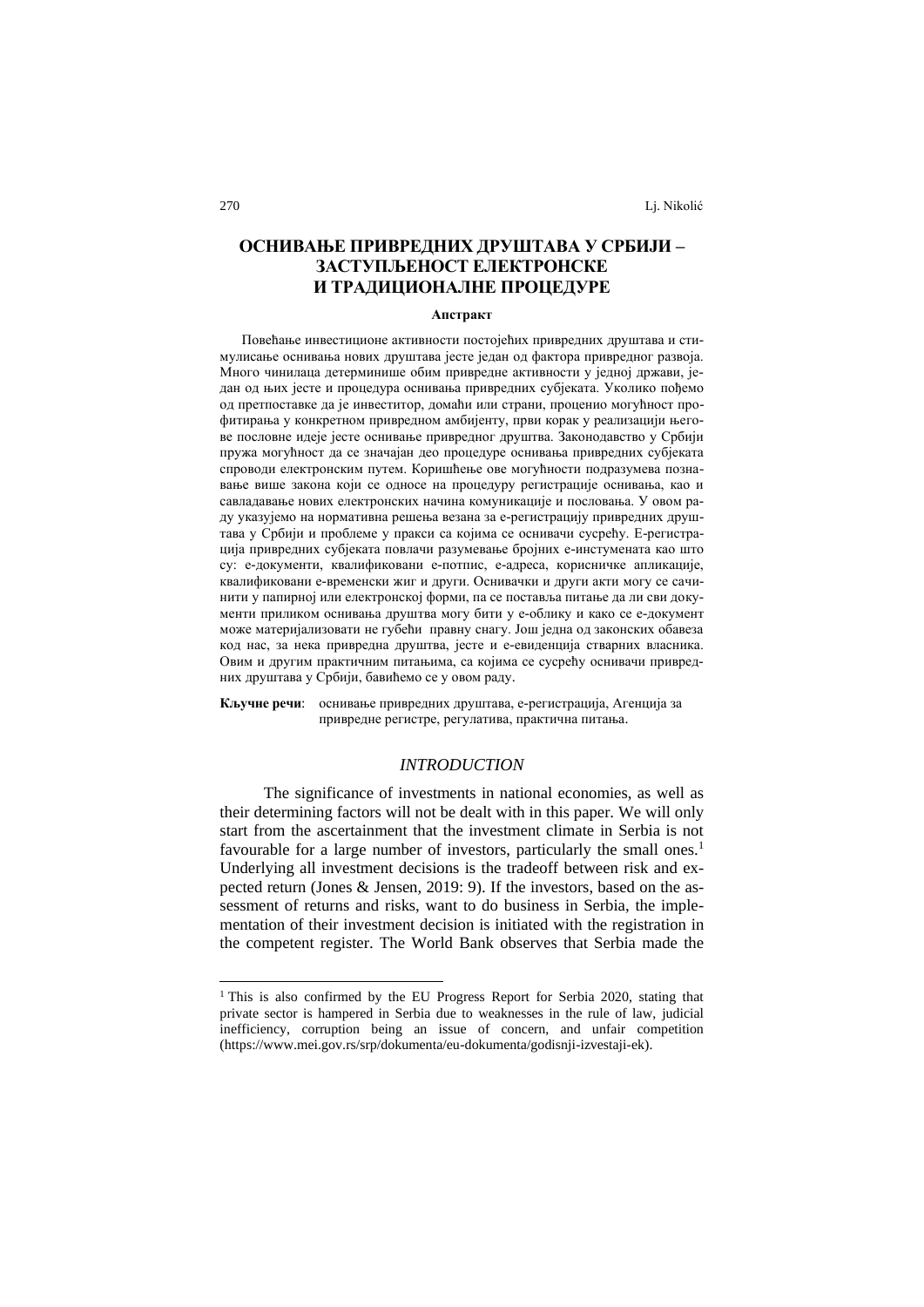procedure of company formation more complicated by requiring them to obtain an e-certificate and register their ultimate beneficial owners separately after the incorporation.<sup>2</sup> The *purpose of this paper* is to assess the simplicity of procedures for incorporating business entities in Serbia, the scope of presence of traditional and e-procedure registrations, eregistration significance, as well as the effects of legal regulations implementation in e-programmes. Digitalisation of all segments of life has also affected the procedure for business entities incorporation. Interpretation and application of legal regulations get a new dimension when implemented through e-programmes. In other words, digitalisation can facilitate traditional procedures and services, but it can also complicate the application of legal solutions (Mason & Seng, 2017). During the state of emergency, caused by Covid-19, the number of e-registrations for incorporating LTDs and sole traders increased by more than 30% compared to the preceding period<sup>3</sup> indicating the significance of e-registrations in general, and particularly under the circumstances of impeded interpersonal communication. The recovery from the coronavirus pandemic provides a unique opportunity for transformation – the innovative retooling needed to thrive in the new, more digital world created by the pandemic (European Investment Bank, 2021). The Business Registers Agency of the RS (BRA) digitalised many of its services. Currently, sole traders and companies with limited liability (LTDs) may register electronically, therefore, a major part of this paper is dedicated to these business entities. Generally viewed, using e-services in Serbia has been proceeding at low pace. The lack of knowledge of digital technologies and ignorance about using eservices are some of the reasons citizens keep using old, lengthy, administrative procedures. Having been accustomed to documents in paper form, many persons avoid e-documents and doubt their legal force. The assessment of simplicity degree of the procedure for incorporating business entities in Serbia, being the basic aim of this paper, will be achieved through: a normative and comparative analysis of regulations in Serbia and the EU; we will go through the incorporation procedure in the BRA; we will point out the most common issues in practice encountered by founders; we will collect data from lawyers who provide such incorporation services; conclusions will be presented on the basis of empirical, normative and theoretical knowledge.

<sup>2</sup> <https://openknowledge.worldbank.org/bitstream/handle/10986/32436/9781464814402.pdf>

<sup>3</sup> <https://www.apr.gov.rs/infografike.4320.html?infoId=26>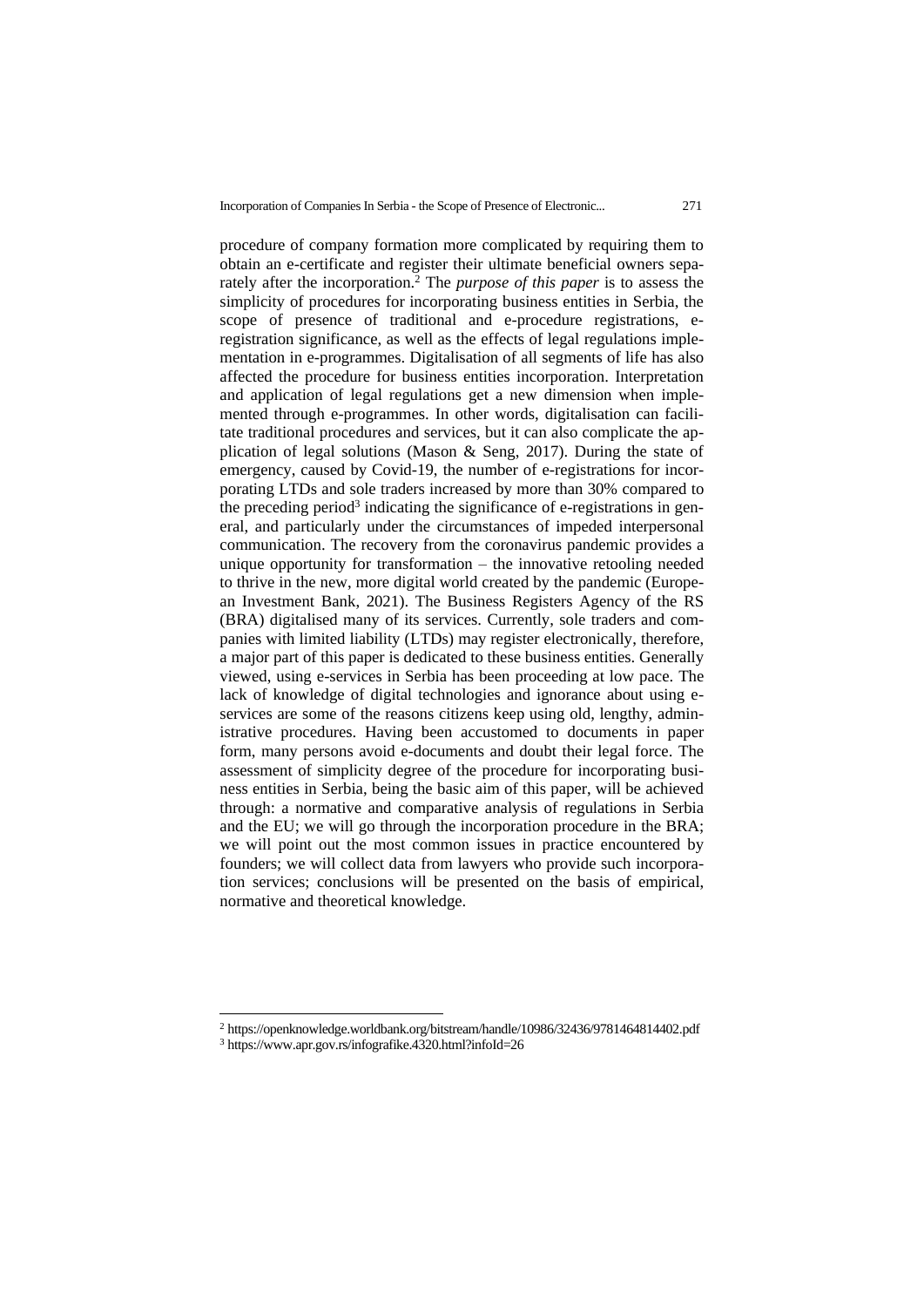272 Lj. Nikolić

### *LEGAL REGULATIONS*

Decision and procedure linked to the incorporation of business entities requires knowledge of many regulations. At the BRA website, 37 laws and 47 by-laws are listed, which are related to its registers.<sup>4</sup> The legal form of a business entity, business activities that the founders intend to engage with, proprietary structure, material or e-form for the delivery of data etc., determine the application of concrete regulations. The multitude of such legal acts (the so-called "inflation of regulations") (Vasilјević, 2016: 14), dilemmas related to their interpretation, as well as the obligation that the registration of some data must be conducted electronically, explain the need for using *professional services* (lawyers and other persons) in order to meet all the legal obligations for registering in the BRA, which increases founders' costs, but saves time. Following this line of reference, we list some of the national regulations. *Companies Law* (2019, CL), represents the legal ground for making decision on the legal form of a legal entity by its founders, which is most suitable to them.<sup>5</sup> This law regulates the incorporation of legal entities, management, changes in them, and dissolution. Based on the assessment of advantages and risks, founders decide whether they will conduct business as a legal person in the form of: general partnership, limited partnership, limited liability company or joint stock company, or they will do business as a natural person (sole trader)<sup>6</sup>. The procedure for their incorporation depends on this decision. Currently, the number of registered sole traders is twice the number of business companies.<sup>7</sup> The registration of data on shareholders is performed in compliance with the *Law on the Capital Market* (2020, LCM), while the registration of the members of other business entities in compliance with the Law on Registration. Incorporation, organisation and activities of the BRA are regulated by *Law on Business Registers Agency* (2011, LBRA); while *Law on the Procedure of Registration with the Business Registers Agency* (2019, LPR, orig. ZPR) regulates the registration procedure for data and documents, kept by the BRA. As this law also regulates the possibility of submitting e-applications and e-documents for registration, the *Law on Electronic Document, Electronic Identification and Trust Services in Electronic Business* (2017, LED) is applied. *Law on Certification of Signatures, Manuscripts and Transcripts* (2018) is applied in relation to submitting a registration application and accompanying documents. To any issues not related to the registration procedure, and not specifically

<sup>4</sup> <https://www.apr.gov.rs/propisi.2426.html>

<sup>5</sup> See Vasiljević, 2013: 151-408 and Nikolić, Mojašević, 2016: 96-111.

<sup>6</sup> On special forms of business entities, see Kraakman et al., 2009: 17-18.

<sup>7</sup> <https://www.apr.gov.rs/infografike.4320.html?infoId=8>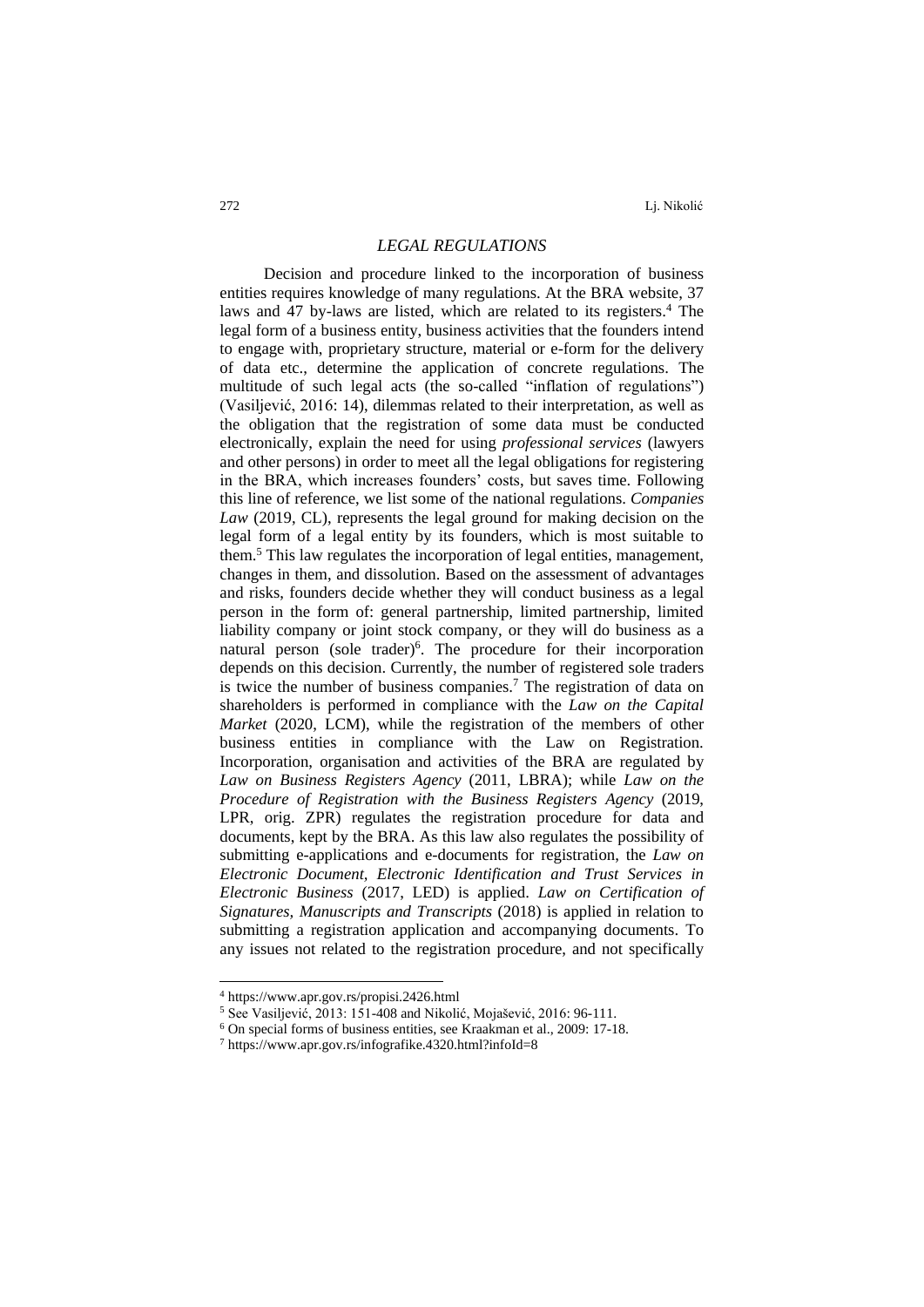Incorporation of Companies In Serbia - the Scope of Presence of Electronic... 273

regulated by the LPR (LPR, 2019, art. 4), *General Administrative Procedure Law* (2018) will be applied. Following the incorporation, for the majority of companies, there is an obligation to record their beneficial owners (*Law on the Central Records of Beneficial Owners,* 2019, LBO*).* The BRA's work is also regulated with the *Law on Public Agencies* (2018). The *Law on Accounting* defines the thresholds for the classification of business entities according to size (micro, small, medium, and large) (Law on Accounting, 2019, art. 6), on which their obligation to prepare and publish financial and other reports depends. In the EC Progress Report on Serbia  $2020<sup>8</sup>$ , the amendments to this Law are positively assessed, in the part where the threshold for defining smaller companies is redefined, decreasing their costs due to exempting them from the obligation of creating specific reports. This report also states the amendments to *Law on Auditing* (2019), which precisely defines the requirements for performing audits. Out of the legal regulations significant for registration in the BRA, we will also mention the *Rulebook on the content of the Business Entities register and documentation required for registration* (2016, hereinafter: Rulebook), as well as the *Decision on fees for registration and other services provided by BRA* (2021, hereinafter: Decision on Fees). After the Decision on Incorporation has been issued, the registered entity opens a commercial account with a bank and has the possibility to use this decision in e-format that is closely regulated with the *Decision on detailed conditions and manner of opening, maintaining and closing current accounts* (2018). Retrieving data in e-format from the BRA is closely regulated with the *Decision on the method, conditions and fees for data retrieval in electronic format on the status and other changes of legal and natural persons registered with the Business Registers Agency* (2011, hereinafter: Decision on e-data retrieval). The EU has common rules in relation to incorporation and registration of business entities, as well as the conditions for publishing any information thereof. Considering Serbia's commitments to the EU, we will recall the EU Directive (Directive EU, 2017)<sup>9</sup> referring to the registration of business entities.

#### *SERBIAN BUSINESS REGISTERS AGENCIES*

The BRA was founded in 2004 (LBRA, 2011, art. 1), with the goal to: have all the registers of business entities kept in one institution; simplify previous incorporation procedures; increase the efficiency of the public administration, not burdening the Budget<sup>10</sup> of the Republic of Serbia, by financing the BRA through the fees for rendered services. The

<sup>8</sup> [https://www.mei.gov.rs/upload/documents/eu\\_dokumenta/godisnji\\_izvestaji\\_ek\\_o\\_n](https://www.mei.gov.rs/upload/documents/eu_dokumenta/godisnji_izvestaji_ek_o_napretku/serbia_report_2020_SR.pdf) [apretku/serbia\\_report\\_2020\\_SR.pdf](https://www.mei.gov.rs/upload/documents/eu_dokumenta/godisnji_izvestaji_ek_o_napretku/serbia_report_2020_SR.pdf)

 $9$  <https://eur-lex.europa.eu/eli/dir/2017/1132/oj>

<sup>&</sup>lt;sup>10</sup> Any lack of assets in the BRA is provided from the RS Budget (LBRA, 2011, art. 6).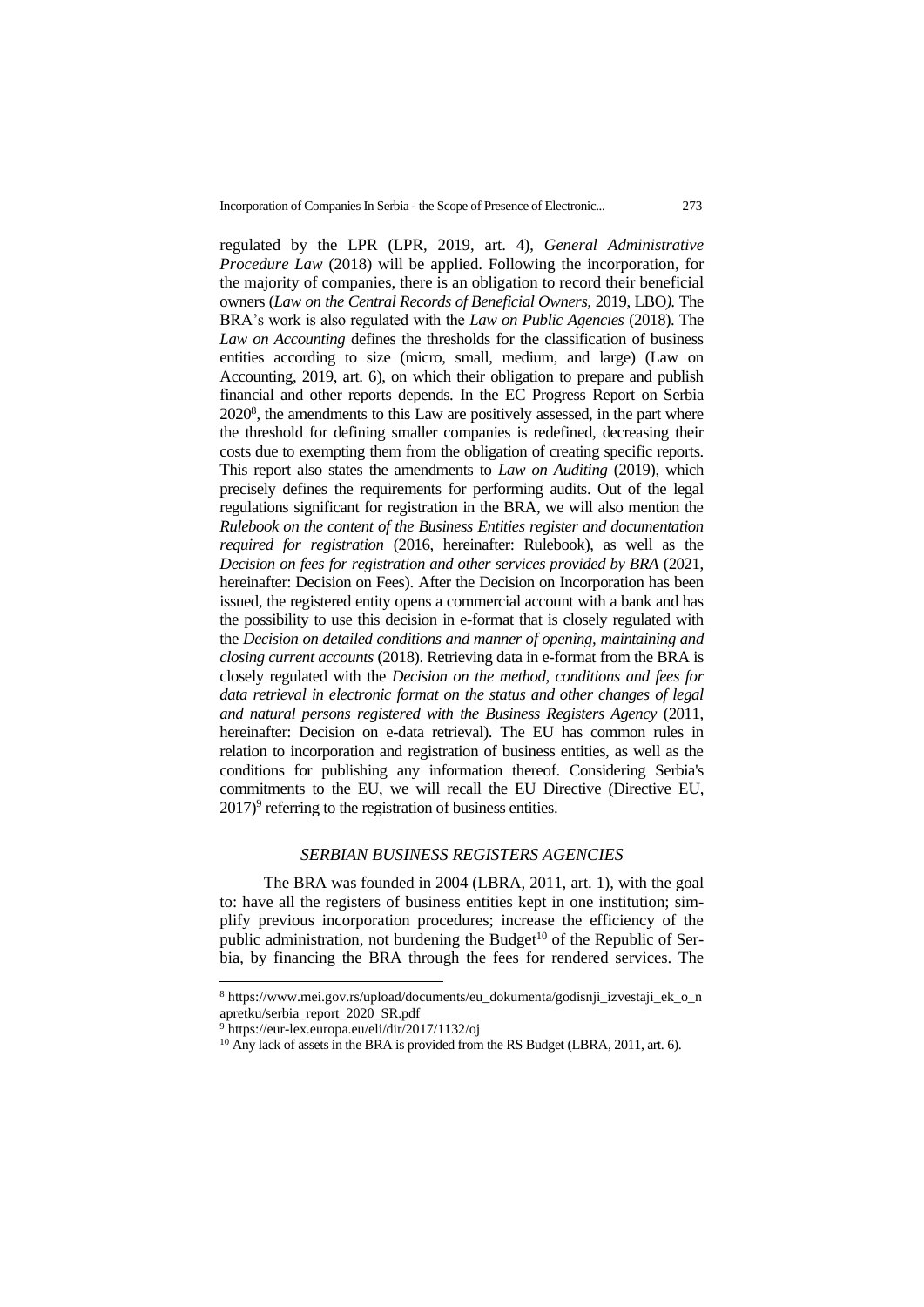BRA was founded on the basis of the EU recommendations ordering that an agency of this type deals with administrative work, i.e. the registration of business entities and not with any actual control thereof, especially not in the incorporation phase. The control of business operations of registered entities is performed by other institutions dealing with: inspection surveillance, ensuring the observance of agreements, judicial authorities, etc.<sup>11</sup> The BRA *keeps different registers* such as unique, centralised, public, electronic databases, as the registers of: *business entities, pledges, financial leasing, associations, financial statements, bankruptcy estate*, etc.<sup>12</sup> The centralised database of registered entities facilitates business decision making, and also facilitates work of the state authorities and institutions. The size and method of paying fees for service users are determined by the BRA Management Board, with the consent of the Government. The fee for the registration of business entity incorporation currently amounts to RSD 4,900 (for the sole trader - RSD 1,500; and for eregistration RSD 1,000), for the registration of status change RSD 5,500 as per the legal entity participating in such a change, for registration data on bankruptcy over a legal entity RSD 10,000 (over a micro legal entity RSD 5,000) (Decision on Fees, 2021, art. 2, 4, 4a, and 7). Reading the Decision on fees for the BRA's services, we observe that there is no sufficiently elaborated difference in fees according to the economic power of business entities. We stated the difference in fees in case of bankruptcy between micro legal entities (they pay half the fee in comparison to larger entities) and larger legal entities (the Rulebook does not specify whether this refers to small, medium or large legal entities), but the other registration fees also lack such solutions.<sup>13</sup> A register is run by the registrar, a natural person, having significant powers, but also responsible for the legality and security of register keeping. The registrar specifies the manner of keeping the register, adopts a decision on the entry of data and prescribes registration application forms (LBRA, 2011, art. 10a and 10b). The registered data and documents in the BRA are public and available to all people, via the BRA's website. The accuracy of data in the registers is presumed and represents the ground for exercising the right in legal transactions (LPR, 2019, art. 3 items 1 and 2). In practice, registration of data and documents in the BRA is not simplified enough, which will be discussed further.

<sup>11</sup> <https://www.apr.gov.rs/o-agenciji.1902.html>

<sup>12</sup> <https://www.apr.gov.rs/o-agenciji/svi-registri-na-jednom-mestu.1905.html>

<sup>&</sup>lt;sup>13</sup> *Registration* is the act of entering, changing or deleting data and documents in the registers kept by the BRA (LPR, 2019, art. 2 item 3).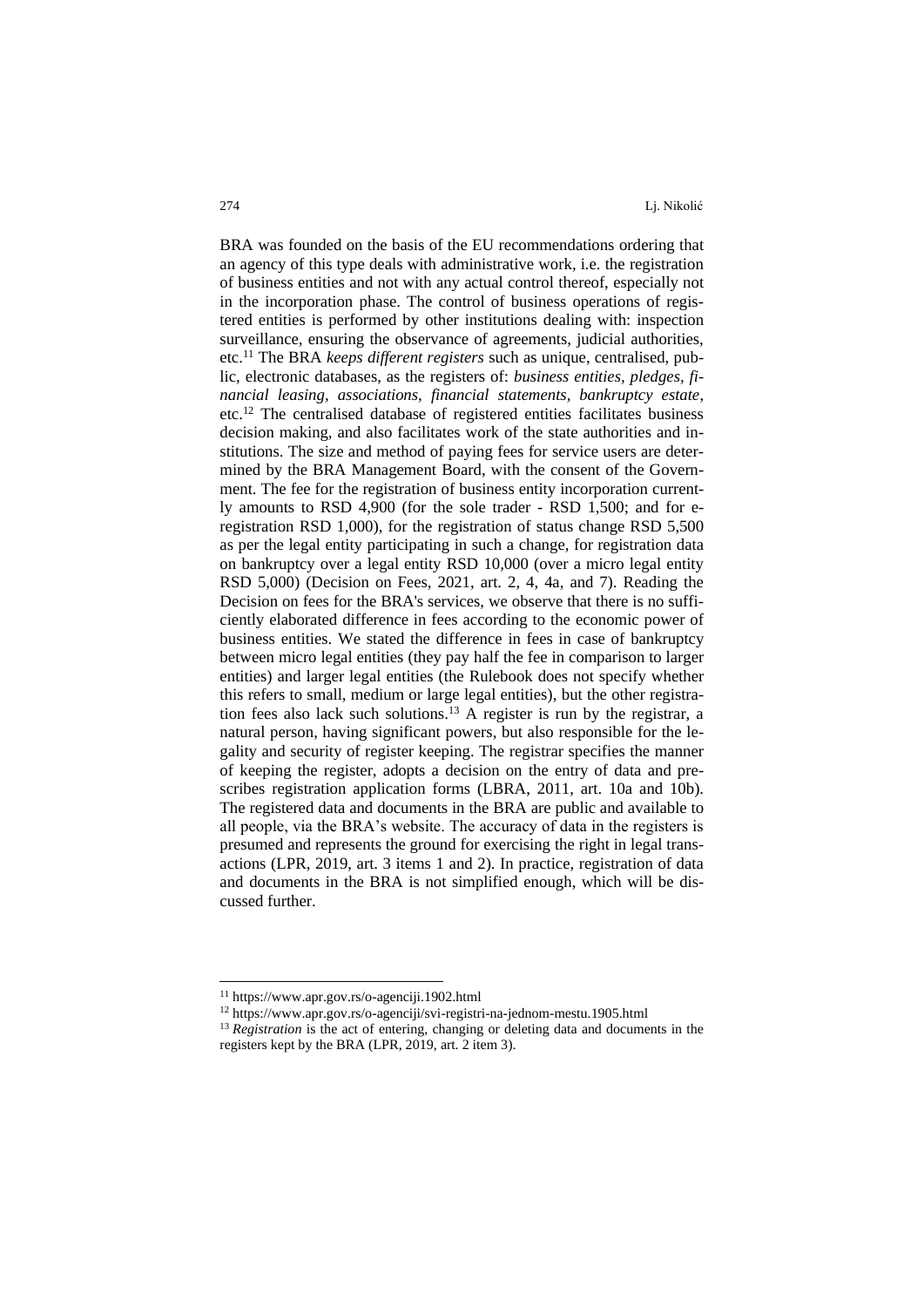#### *Business Entities Register*

The Business Entities Register (hereinafter: the Register) has been kept by the BRA since 2005. The following entities are registered therein: sole proprietors, companies, public enterprises, domestic and foreign company branch offices and foreign company representative offices, as well as other organisation forms in the RS (hereinafter: registered entities) (Rulebook, 2016, art. 2). Numerous data are entered in the Register, some mandatory, and some optional. The most significant data that are registered are: business name; registered seat; date of incorporation; tax identification number (TIN); legal form; predominant business activity; person authorized to represent; basic capital; share capital and shareholder's share and contribution, etc. (Rulebook, 2016, art. 3 and 4). The registration procedure is initiated by submitting a *registration application;* for the incorporation of a company, this is a form (JRPPS/*Integrated Registration Application for the Formation of Legal Entities and Other Entities and Registration in the Unified Register of Taxpayers*); while for the others, the applications can be filed in the form of a written submission.<sup>14</sup> A registration application is filed by the founder, while applications for change or deletion are, by default, filed by the director, i.e. the company's legal representative. In all such cases, the application can also be filed by a proxy. <sup>15</sup> After the incorporation, business entities are obliged to register any relevant changes. Business entities can also publish other data relevant for legal transactions in the Register (Rulebook, 2016, art. 24-53). The obligation to register the liquidation proceedings is of special significance (Rulebook, 2016, art. 57-61). At a party's request, along with a specified fee, the registrar issues excerpts, copies and certificates referring to data and documents from the Register (LPR, 2019, art. 38). Documents and data, which in compliance with Serbian regulations must be registered, are harmonised with those provided for in article 14 of EU Directive, 2017. Article 16 of the Directive prescribes that the member countries are obliged to make all the prescribed data and documents publicly available and that all registered companies have European Unique Identifier (EUID). E-copies of documents and data that the companies are obliged to register in the EU, are available to all the registers in the EU, via the system of interconnection of registers by electronic means (Directive EU, 2017, art. 18).

<sup>14</sup> [https://www.apr.gov.rs/registri/privredna-dru%C5%A1tva/uputstva.2028.html](https://www.apr.gov.rs/registri/privredna-društva/uputstva.2028.html)

<sup>15</sup> <https://www.apr.gov.rs/registri/privredna-drustva/uputstva/opsta-uputstva.2029.html>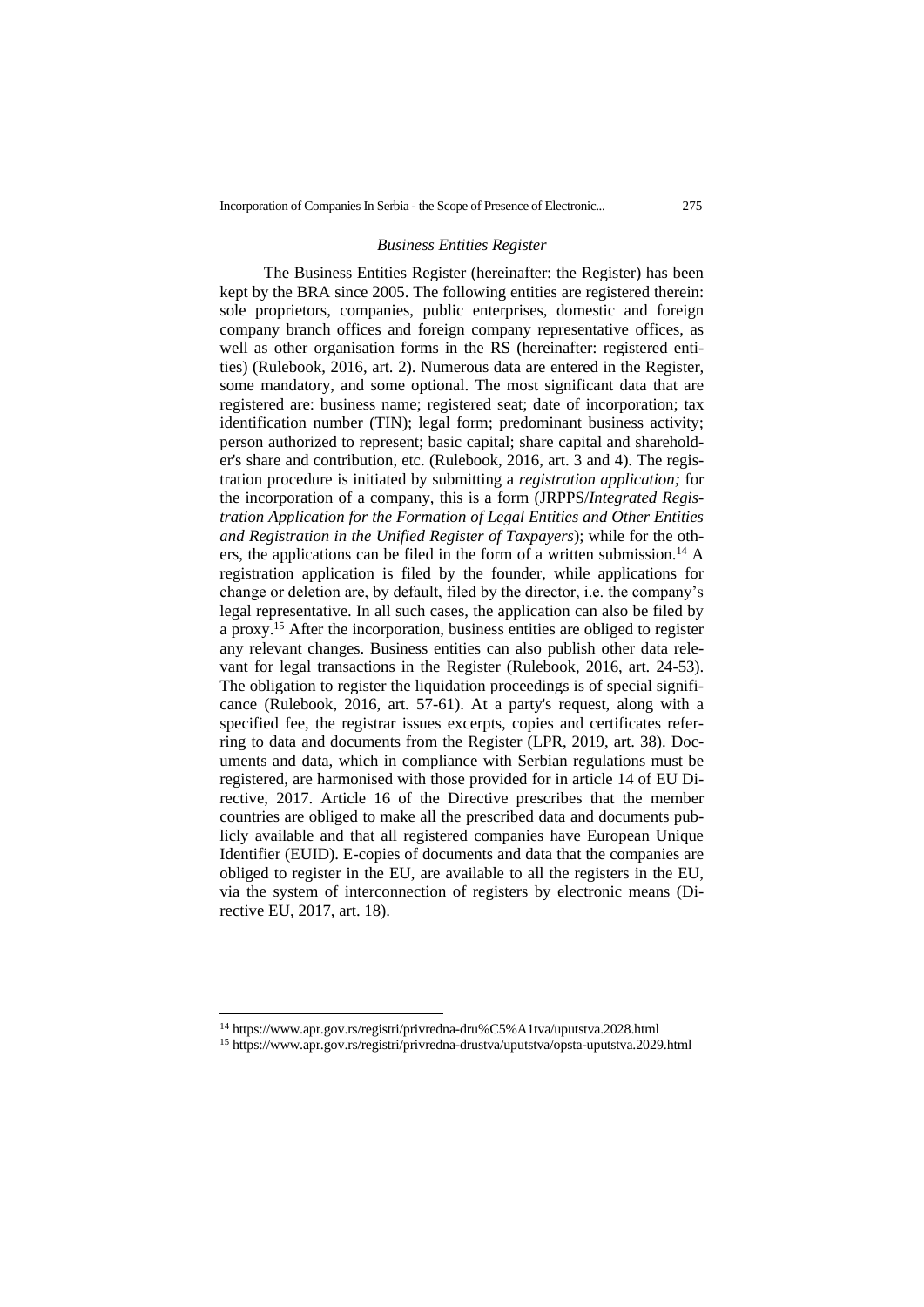276 Lj. Nikolić

### *FORMATION PROCEDURE*

Upon the receipt of an application, the registrar verifies that the registration requirements have been met and issues a decision adopting the application (can also be partly adopted) or rejects it (some shortcomings can be rectified subsequently, with a new application, paying a half of the fee). The registrar is obliged to decide on the application within a 5 business-day period from the date of receiving the application (LPR, 2019, art. 14-19.). The decisions of the registrar are promptly published, as well as the registered data and documents. The registration produces legal effect the date after the publication date. Against the registrar's decision, the applicant may appeal to the competent Minister, through the BRA, within a 30-day period from the date of the decision publication (LPR, 2019, art. 25, 28 and 29). The Minister decides on the appeal within a 30-day period from the day of the receipt thereof. The LPR (2019) did not regulate a Minister's "silence" situation. In this case, the provisions of the Law on Administrative Disputes referring to failure to issue an administrative act by the second instance administrative authority will be applied (Lepetić, 2010, p. 198), i.e. the appeal shall be considered rejected representing the ground for instigating an administrative dispute (Law on Administrative Disputes, 2009, art. 19). The decision of the Minister shall be final and an administrative dispute may be instigated against it. Against the final decision of the Administrative Court, the party and the competent Public Prosecutor may file an application to the Supreme Court of Cassation for reviewing the court decision (LPR, 2019, art. 32). One of the legal means usable in relation to the formation of a legal entity is also the complaint for determining the *validity of incorporation registration.* This complaint may be raised by a party having a legal interest, and believing that: false data are stated in the application, fraudulent documents or documents issued in an illegal procedure or documents containing false facts are used, and other legal reasons. Such lawsuit can be filed within a 30-day limit from the date the plaintiff learned of the reasons for invalidity, and within a year's period from the date of registration at the latest. The registrar is obliged to register the existence of such a dispute for establishing the invalidity of registration. If the invalidity of the registration of a business company has been determined by a legally binding court decision, the procedure for forced liquidation of such company will be instigated (LPR, 2019, art. 33 and 34). The invalidity of incorporation also entails the issue of legal security and trust in the existence of companies participating the legal trade (Jevremović Petrović, 2016: 82). In relation to registering data in the BRA, the criminal offence against any person who submits false data to the Register, or delivers a false or falsified document, is provided for. The subject would face a sentence of three months to five years in prison for such criminal offence (LPR, 2019, art. 45).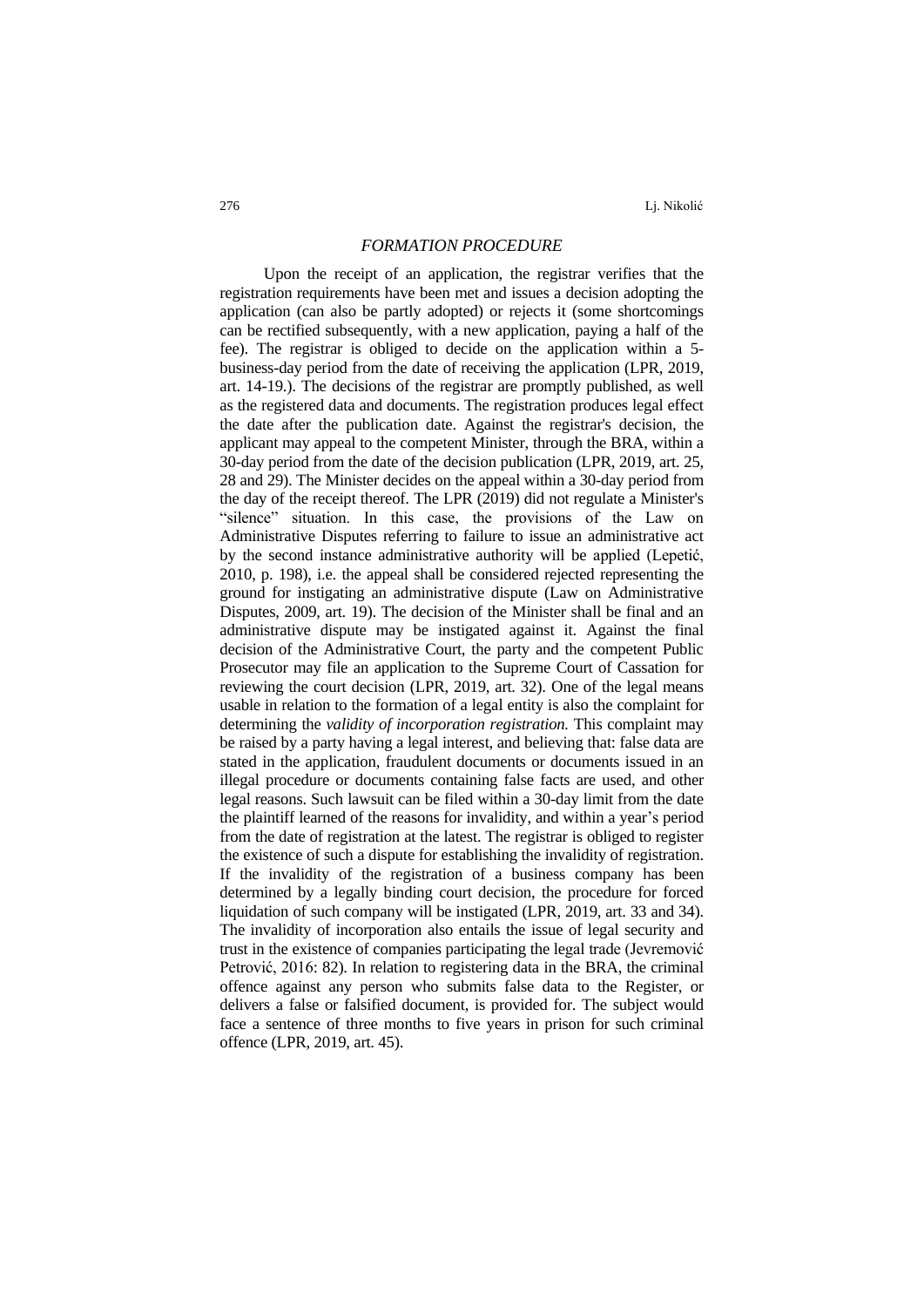### *FORMATION OF A SOLE TRADER*

A sole trader can only be a legally capable natural person (CL, 2019, art. 83). For registration, the sole trader files a single application form for the registration of the incorporation of business entities and other entities and for the registration in the integrated taxpayers' register, supported by a document on identity (Rulebook, 2016, art. 7). After the incorporation, the sole trader is obliged to register all the relevant data linked for their business operations (Rulebook, 2016, art. 21, 22 and 23). Strike-off of a sole trader from the Register can be: at their request (deregistration), by operation of law or in the case of change of legal form. If the sole trader wants to continue business operations in the form of a business company, they concurrently submit an application for the registration of a company (Rulebook, 2016, art. 55 and 56).

*E-registration of sole traders* has existed in Serbia since 2018. The procedure of e-incorporation will be dealt with on the example of an LTD in more detail later; therefore, in this part, we point out to the dilemmas that sole traders have in the e-registration procedure. Technical conditions, access to databases and the entire e-procedure registration is almost identical for LTDs and sole traders, whereas in the case of the latter, founders are adult natural persons and the e-registration service fee are lower than for an LTD.<sup>16</sup> An e-registration procedure for the incorporation of sole traders is initiated by filing an e-application through the BRA system; and this application may be filed by a future sole trader or their authorised representative (based on a PoA in the e-form bearing the e-signature of the future sole trader). When legal norms become the part of e-programme, the fulfilment of legal requirements gets a new form. Imperfections of the e-programme and non-compliance with the defined manner of data entering can make incorporation and business operations of business entities difficult, in the part linked to their registration in the BRA. The e-applicant must take care about the use of: letters (e.g. Đ or DJ), abbreviations, spelling mistakes, etc. Such a procedure of data entering in the BRA registers is strictly formal and requires identicality in stating data in all documents, which are used during registration. In case of e-registering a sole trader, save for the application, all the supporting documents must be in e-format and bear the authorised person's e-signature. When completing an e-application, users have many dilemmas (defining the business name, activity, etc.); therefore, the BRA aiming to provide assistance, published the instructions on their website.<sup>17</sup> After the decision on the incorporation through e-

<sup>16</sup>[https://www.apr.gov.rs/usluge/eusluge/eregistracija-osnivanja-](https://www.apr.gov.rs/usluge/eusluge/eregistracija-osnivanja-preduzetnika.2406.html)

[preduzetnika.2406.html](https://www.apr.gov.rs/usluge/eusluge/eregistracija-osnivanja-preduzetnika.2406.html)

<sup>&</sup>lt;sup>17</sup> <https://www.apr.gov.rs/usluge/eusluge/eregistracija-osnivanja-preduzetnika.2406.html>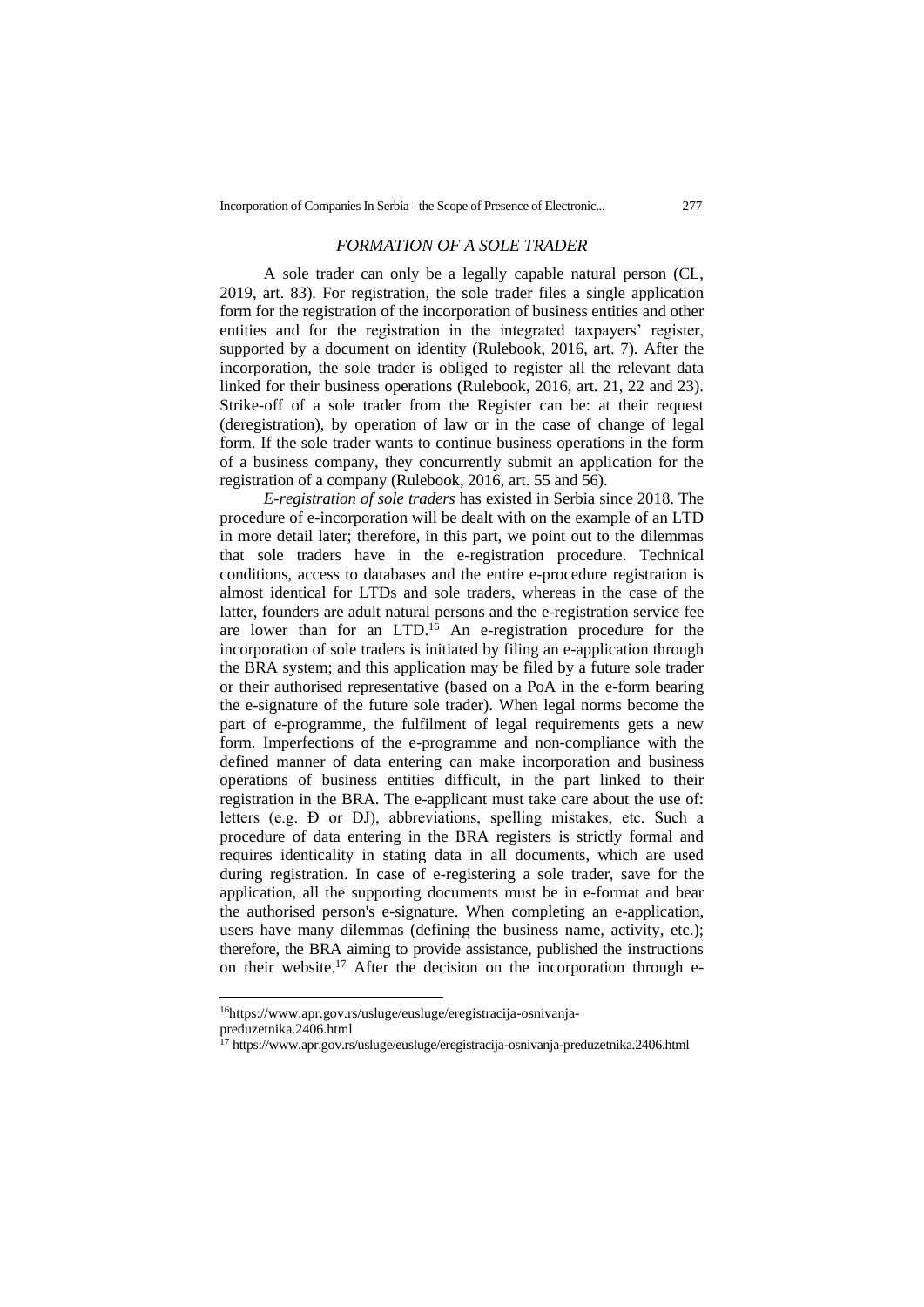registration has been issued, the sole trader opens a commercial account in a bank. The decision on incorporation does not have to be on paper, it can be delivered in e-form, along with the other documentation, or the bank will obtain the data viewing them directly in the Register or will obtain such data sending a request to the BRA.<sup>18</sup>

### *FORMATION OF COMPANIES*

A company is a legal entity acquiring such a capacity through registration in the Register of Business Entities (CL, 2019, art. 3). Members of companies, founders and entities that subsequently join it, may be natural and legal persons. Registration of data and documents of companies and sole traders, prescribed by Companies Law is carried out in accordance with Law on the Procedure of Registration in the BRA (LPR, 2019, art. 5). A registration procedure is initiated by *filing a registration application* in the BRA (it can be *ex officio*, if it is provided for by the Law or is in the public interest) (LPR, 2019, art. 7), electronically or in paper by delivering their written submissions (personally or by post) (LPR, 2019, art. 6), by the authorised person (LPR, 2019, art. 2 items 4, 6 and 12). The application may be filed by: the person authorized to represent the legal entity; the person authorized for the registration and the founder (LPR, 2019, art. 5a). *Data on persons* that must be registered in the BRA are, as follows: *For a national natural person* - personal name and unique identification number of citizens; *for a foreign national* - personal name, passport number and country of issue, i.e. foreigner's personal identification number, i.e. foreigner's identity card number and country of issuance; *for a national legal person* - business name, registered seat and registration number; *for a foreign legal person* - business name, registered seat, number in the foreign registry and the country where it is registered (CL, 2019, art. 9a). Seemingly a clear legal formulation creates dilemmas when applied. So foreign nationals, appearing as founders in the RS, at the very start of incorporation encounter administrative difficulties. Say, *when the founder is a foreign legal person*, establishing their identity can be a problem in practice. An e-extract, as a proof of identity of the founder - a foreign legal person, cannot be used in the registration procedure in the BRA for now. The extract must be on paper, an original or certified copy, and must contain a certification by the competent authority. If the *founder is a foreign natural person*, the dilemma is which identification data to register and if more data can be registered. The BRA's stand is that a foreigner, besides registering their own personal name, optionally can also

<sup>18</sup> Decision on closer conditions and manner of opening, keeping and closing current accounts (2018, item 14, para. 3), as well as the Decision on the manner, conditions and fees for retrieving data in electronic form on any status and other changes of legal and natural persons registered in the Business Registers Agency (2011).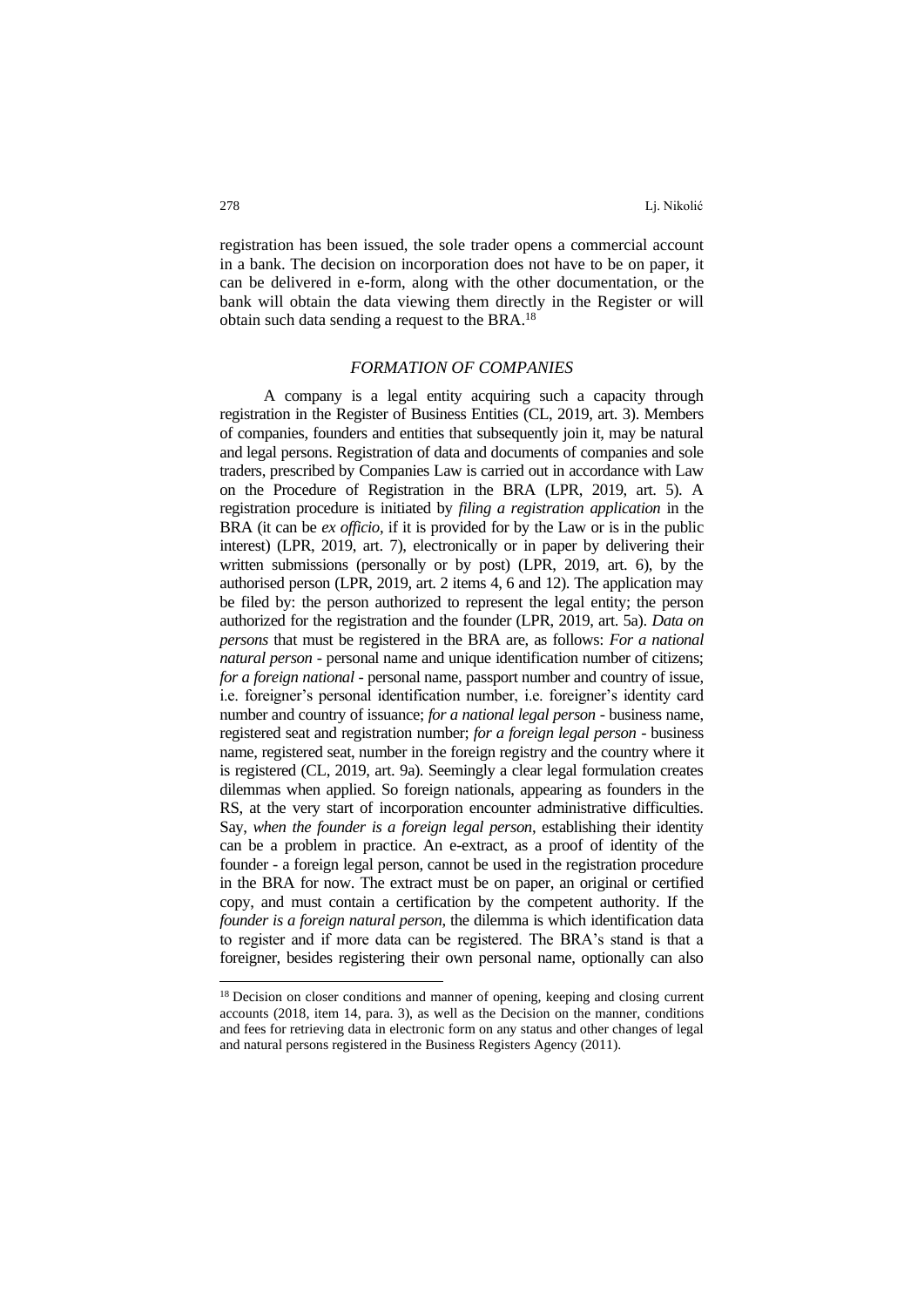register the personal number for foreigners or optionally can also register the foreigner's personal number along with the number of their foreign ID number (if originating from an EU country). If the foreigner registers more data, an e-certificate is linked to one of them (not stating which one) and if any registered data is changed, possibly the applicant will not be able to sign the specific request<sup>19</sup> electronically. At the occasion of company incorporation, the memorandum of association signed by the company members must be submitted. *Memorandum of Association and Articles of Association* can be drafted in paper or e-form, which determines the manner of their registration. A joint stock company besides the Memorandum of Association also has the Articles of Association (CL, 2019, art. 11). If the Memorandum of Association is submitted in paper form, the signatures are certified in compliance with the law regulating certification of signatures, and if it is an e-document, the certification of documents are replaced by esignatures of the company members. Companies are obliged by the law to have a separate mailing address and e-address (CL, 2019, art. 20 and 21).

*Registration of general partnership* and *limited partnership* may only be performed by filing submissions to the BRA. On the occasion of incorporating these companies, the following is submitted: registration application, certified incorporation agreement, document on members' identities, decision on appointing a representative (if not appointed by the agreement on association), certificate on payment of cash contribution and the assessment of the value of non-cash contribution (Rulebook, 2016, art. 6, 8 and 9). The procedure of *incorporating Joint Stock Companies* (JSC) is more complex compared to other companies. For a JSC registration, besides the registration application, the following should be attached: the memorandum of association of the company with notarial certificate on the payment of cash shares and appraisal of the non-cash capital contribution; decision on the appointment of the company managers, unless appointed in the articles of association; decision on the appointment of the members of the supervisory and executive boards (where a two tier system), unless appointed in the articles of association; and the decision on the appointment of the company's authorized representative, unless appointed in the articles of association (Rulebook, 2016, art. 11). The payment of subscribed cash capital contribution to a JSC will be proved by an attached document (Bank Account Balance Statement<sup>20</sup>) of the Central Securities Depository and Clearing House (hereinafter: CSDCH) on the subscription of shares. In case of noncash contributions, in addition to the application and the appraisal of noncash contributions, the CSDCH document on the subscription of shares will be attached (Rulebook, 2016, art. 46 para 2 and 4).

<sup>19</sup> [https://www.apr.gov.rs/registri/privredna-drustva/pitanja-i-odgovori/pitanja-i](https://www.apr.gov.rs/registri/privredna-drustva/pitanja-i-odgovori/pitanja-i-odgovori.4515.html)[odgovori.4515.html](https://www.apr.gov.rs/registri/privredna-drustva/pitanja-i-odgovori/pitanja-i-odgovori.4515.html)

<sup>20</sup> <http://www.crhov.rs/?Opcija=16>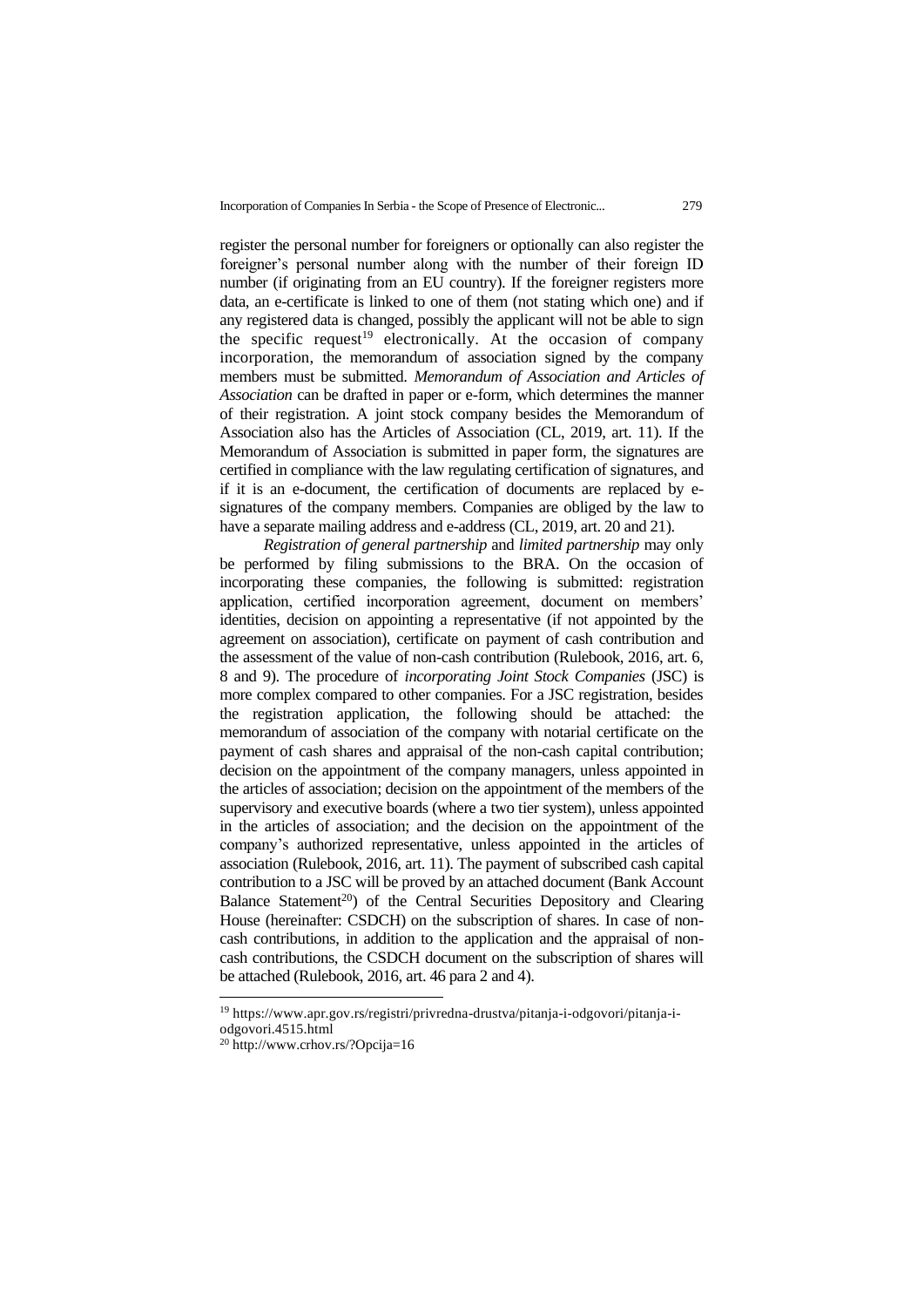### *Incorporation of a Limited Liability Company*

The founders of an LTD have had the possibility to opt between the traditional and e-form of incorporation during the preceding three years. Data from practice show that founders are reserved with regard to e-incorporation, therefore, generally the traditional procedure is used, even when founders engage professional persons for registration affairs in the BRA. When founding an LTD company, in addition to the registration application, the following is attached: certified memorandum of association; document on the identity of the company shareholders; decision on the appointment of the authorized representative unless appointed in the memorandum of association; decision on the appointment of the authorized representative unless appointed in the memorandum of association (where a two tier system), unless these persons are appointed in the memorandum of association; bank certificate on the payment of cash contribution, appraisal of the value of the non-cash capital contributions if such a payment is made to the company prior to its incorporation (Rulebook, 2016, art. 10). The data registered for an LTD are the ones referring to an increase/decrease of the company's basic assets, for the purpose of protecting the creditors.

*E-registration of an LTD Company.* Since 2018, the incorporation of one tier LTD company has been possible electronically, and since 2019, there has also been such a possibility for a multi-member LTD. The *applicant must have* the below listed, if they want to use this possibility: a qualified e-signature, issued by a competent authority in the RS (Serbian Ministry of Interior, Serbian Chamber of Commerce, PC Post of Serbia, etc.); installed e-card reader and NEXU application<sup>21</sup> for e-signing (with obligatory update); as well as an appropriate card for e-payment of the fee (Visa, MasterCard or Dina). E-registration for incorporation is performed in the system for centralised registering of the BRA users. The first step is to create an account in this system, for first-time users (this account is used for all the BRA e-services). Users can use the instructions provided on the BRA website as assistance when creating the account.<sup>22</sup> Persons who already have a user account, can also use it for entering data pertaining to their e-address and password. *E-registration application<sup>23</sup>*, filed by

<sup>&</sup>lt;sup>21</sup> NEXU application is designed by the BRA and is used by users to create all edocuments, invoices, etc. It can be downloaded from the BRA website free of charge. <sup>22</sup> <https://www.youtube.com/watch?v=lmQz5zSeU4Q>

<sup>&</sup>lt;sup>23</sup> E-application is filed by completing the e-form if: e-registration fee is paid; application signed with e-signature issued in the territory of the RS; data on a foreigner referred to in the e-signature of the applicant are identical to the data entered in the section, applicant [\(https://www.apr.gov.rs/usluge/eusluge/eregistracija-osnivanja](https://www.apr.gov.rs/usluge/eusluge/eregistracija-osnivanja-jednoclanog-i-viseclanog-doo.2405.html)[jednoclanog-i-viseclanog-doo.2405.html\)](https://www.apr.gov.rs/usluge/eusluge/eregistracija-osnivanja-jednoclanog-i-viseclanog-doo.2405.html).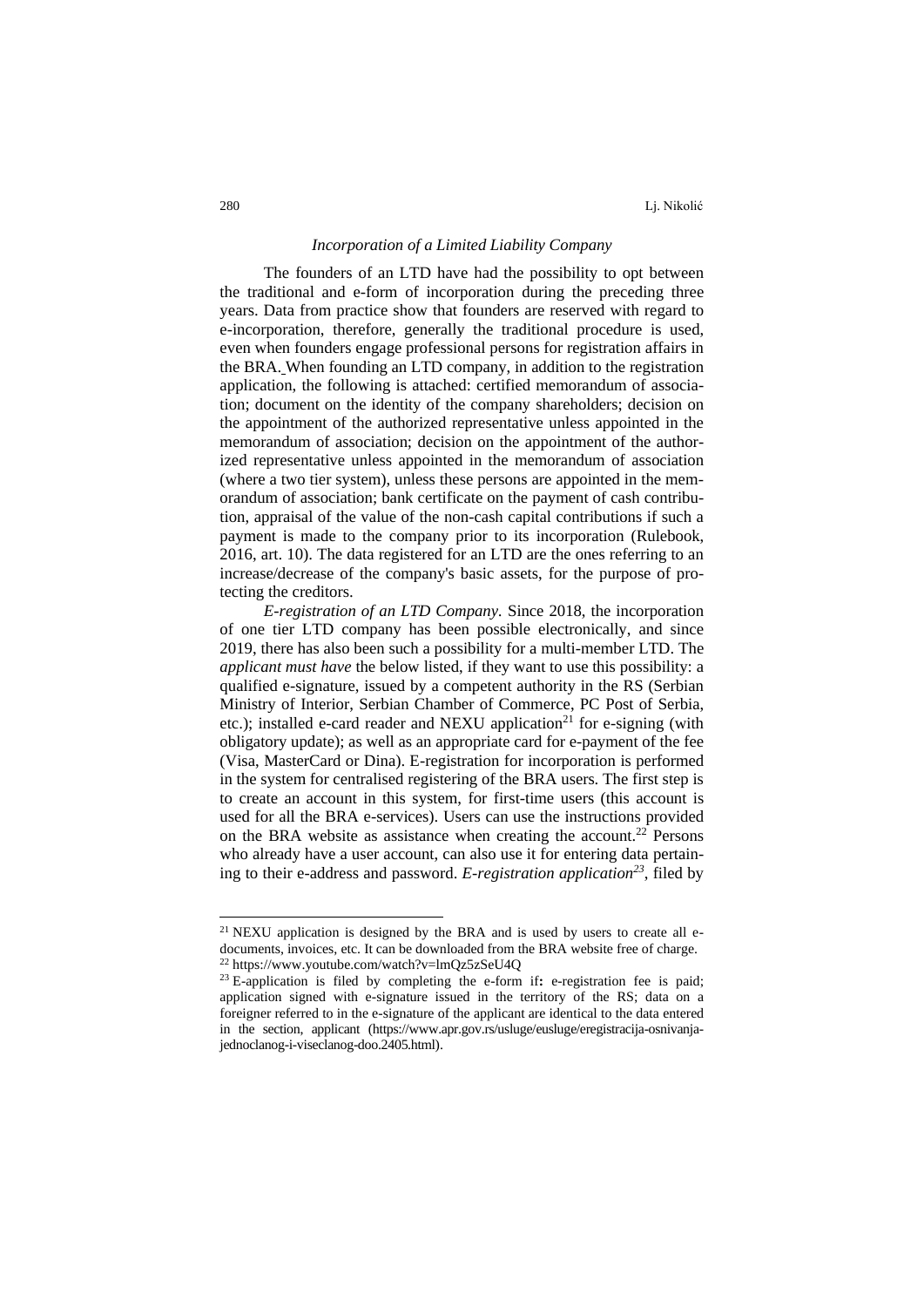Incorporation of Companies In Serbia - the Scope of Presence of Electronic... 281

the future company member or their attorney<sup>24</sup>, as well as all the documents accompanying it, are signed with e-signature, using NEXU application, which verifies the applicant's identity automatically. Entering the data into e-application demands caution (business name availability and observing the rules on name, harmonisation of data in the application and the Articles of Association<sup>25</sup>, spelling and orthographic mistakes<sup>26</sup>, etc.), incorrect data entry into the e-application can result in its rejection. The Memorandum of Association, attached to the e-application, must be in eform, signed by the company member with e-signature, must be created in the PDF format and not exceeding 15 MB. All the other documents submitted during e-registration must be in e-form (power of attorney, consent, certificate, permit, etc.). For example, a certificate issued by the bank on paid founding contribution must bear e-signature of the authorised person of the bank issuing the certificate. Application used for eregistration of incorporation can also be used for filing the VAT application, as well as for submitting the application for the TIN assignment. In the event of e-incorporation of an LTD company, a *decision on incorporation in a form of e-document* is issued, signed by the authorised registrar with their e-signature. Such an e-decision is forwarded to the eaddress referred to in the application and can also be retrieved from the BRA application. Although it is stated on the BRA website that no institution can require a paper form of the e-decision on incorporation, the possibility of filing an application to the BRA for issuing a transcript of the e-decision is indicated, along with the payment of a RSD 1,700 fee.<sup>27</sup> In Serbia, e-documents are not treated in the same manner as the ones in paper form.

The majority of registered business companies in Serbia have since 2018 been *obliged to register their beneficial owners* in the Central Records of Beneficial Owners kept by the BRA. A *Beneficial Owner* (LBO, 2019, art. 3.) is a natural person that ultimately owns or controls a registered legal entity, if it is not possible to identify the beneficial owner in any other way, a natural person who is registered as the representative, or registered as a member of a body of that entity will be considered the beneficial owner of a

 $24$  If the applicant of e-application is a future member, they sign the application with their own e-signature. If it is an authorised representative, they sign the application with their own e-signature, and the power of attorney must be attached in a form of edocument (signed by the future company member with their own signature) [\(https://www.apr.gov.rs/usluge/eusluge/eregistracija-osnivanja-jednoclanog-i](https://www.apr.gov.rs/usluge/eusluge/eregistracija-osnivanja-jednoclanog-i-viseclanog-doo.2405.html)[viseclanog-doo.2405.html\)](https://www.apr.gov.rs/usluge/eusluge/eregistracija-osnivanja-jednoclanog-i-viseclanog-doo.2405.html).

<sup>&</sup>lt;sup>25</sup> For example, Limited Liability Company is stated in the application and LTD in the act. Such discrepancy is the reason for rejecting the application.

<sup>&</sup>lt;sup>26</sup> Application data are registered in the manner entered by the applicant.

<sup>27</sup> [https://www.apr.gov.rs/usluge/eusluge/eregistracija-osnivanja-jednoclanog-i-viseclanog](https://www.apr.gov.rs/usluge/eusluge/eregistracija-osnivanja-jednoclanog-i-viseclanog-doo.2405.html)[doo.2405.html.](https://www.apr.gov.rs/usluge/eusluge/eregistracija-osnivanja-jednoclanog-i-viseclanog-doo.2405.html)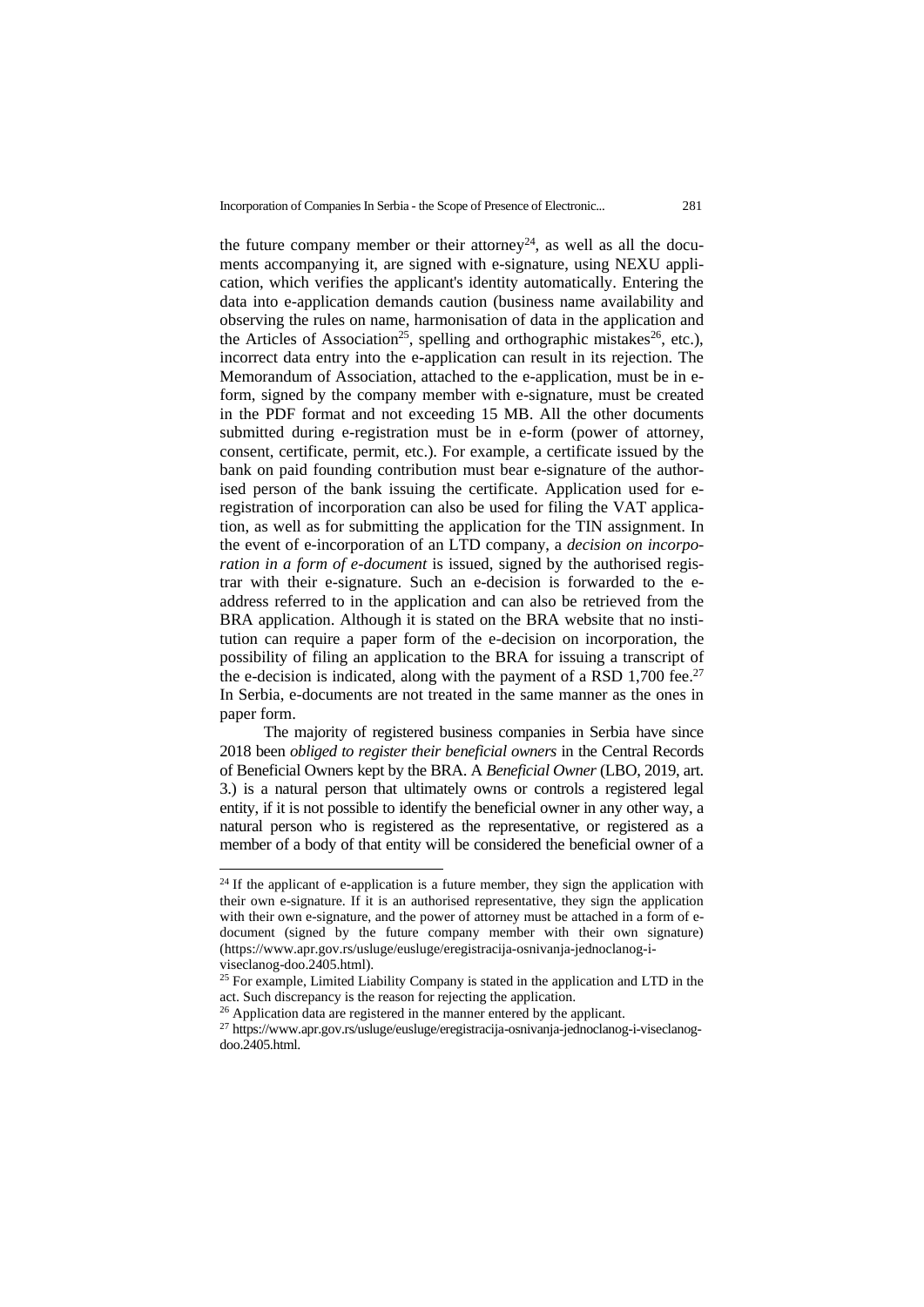registered entity. The listed below entities have the obligation to record beneficial owners within a 15-day period: all business companies, companies in liquidation, branch offices of foreign companies, business associations, institutions, representative offices of foreign companies, etc. The listed below entities have no such obligation: sole traders, public JSCs, companies in bankruptcy, companies and institutions where the RS (a province or a local self-government unit) is the only member and others (LBO, 2019, art. 2 and 7). Recording beneficial owners is done exclusively by e-mail. The founders who had, but avoided, the possibility of incorporation electronically, are obliged to fulfil this obligation in e-form, meaning they must meet all the requirements requested for e-registration (opening an account in the BRA, esignature, e-card reader, NEXU application). Numerous manuals and instructions available on the BRA website prove that performing this legal obligation is not simple. For searching the Records of Beneficial Owners, an account created in the BRA User System is necessary, and the search is conducted using the registration code.

### *CONCLUSION*

Entering data in the BRA registers is strictly formal and requires identicality in stating data in all the documents used during registration. In the national BRA, there is no clear distinction in using traditional registration procedures and e-procedures. Persons who would rather use eservices only cannot do it; on the other hand, persons inclined to traditional procedures must implement a part of obligations electronically. Say, a person registered electronically changes any later changes to registered data (members, shares, capital, etc.) exclusively by filing registration application which has to be mailed to the BRA or delivered personally. On the other hand, the registration of beneficial owners of business companies, and the later changes thereof, as well as registration of financial statements, are done electronically exclusively. Data from practice<sup>28</sup> show that the founders mainly engage lawyers for the purpose of incorporation (even then the traditional procedure is mainly used), due to numerous formalities following this process, starting from the content of the memorandum of association to completing registration applications (preparation of documents and the registration itself, taking approximately 15 days). The BRA may reject registration applications for the slightest error, though. Problems also occur after incorporation, when opening business accounts with banks, particularly if the founder is a foreign legal person (every bank has its own requirements). As far as the costs are concerned, the fee of the BRA amounts to RSD 4,900 for legal entities, plus

<sup>28</sup> Information from the BRA and a number of lawyers' offices.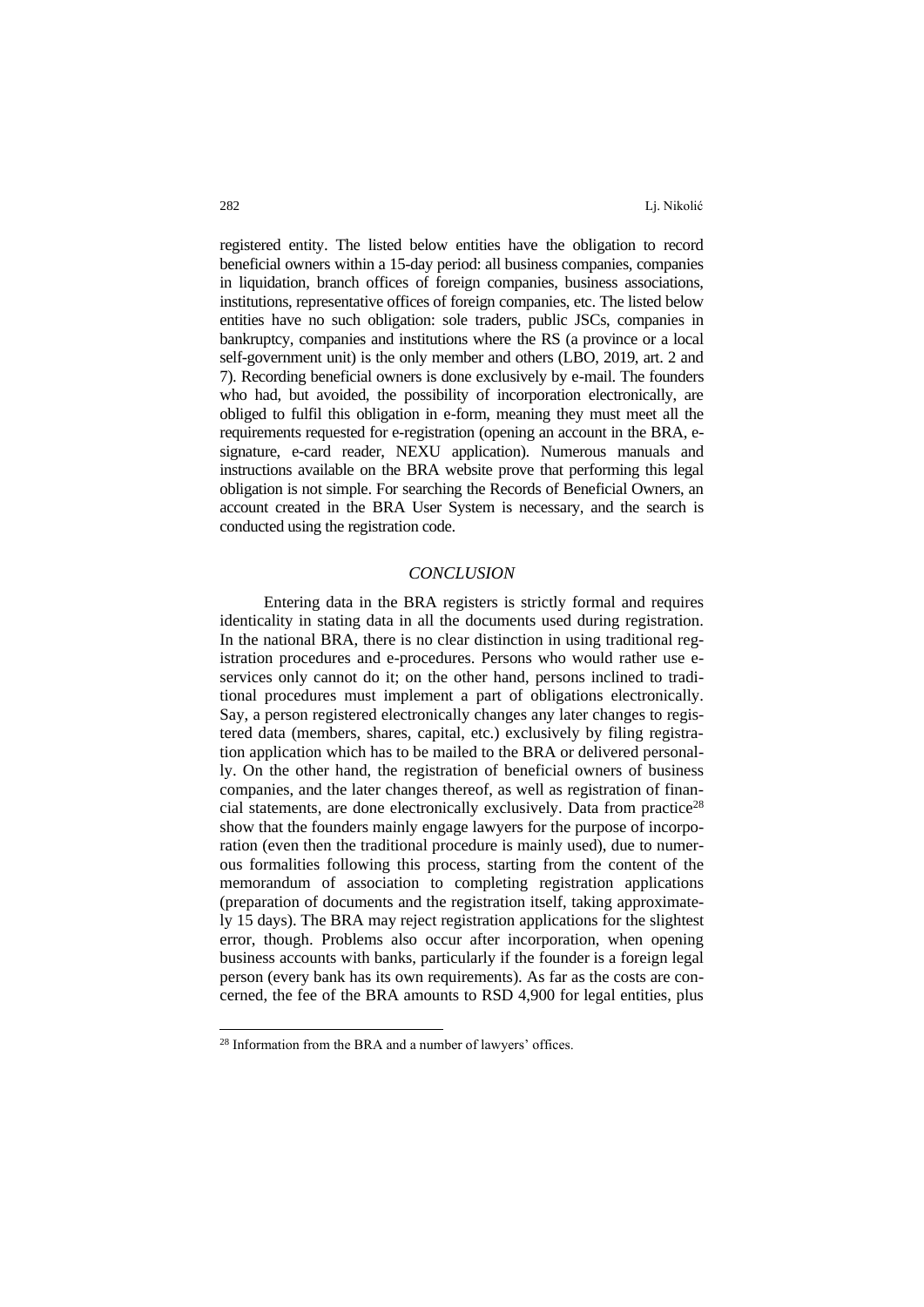RSD 1,000 for publishing the memorandum of association and the notarisation of signatures on the memorandum of association, equalling RSD 360 per signature. Additional costs can occur when the founder of a company in Serbia is a foreign person, then the extracts from the foreign register of business companies need to be translated into Serbian. Regarding the fees for legal services, the price of drafting a memorandum of association amounts approximately to RSD 30,000<sup>29</sup> or for some more complex acts, the service of registration itself amounts from EUR 100 to EUR 150. Because of the significance of contractual regulation of relationships among company members (Kraakman et al., 2009: 19), particularly when one of the members is a foreign person, the founders may bear significant costs for having such contract drafted by a lawyer. If an economic entity ceases to exist, the procedure for its deletion from the Register takes somewhat longer, given the commitments undertaken in legal transactions. Say, striking-off an LTD company from the Register in a liquidation procedure takes approximately 6 months. Based on all the aforementioned, we may conclude that a significant advancement is made in Serbia in stimulating e-incorporation of legal entities; however, in the future period, further efforts in the simplification of the incorporation procedure should be made (by using less formal and more operational eprogrammes) and the e-registration of other data documents kept by the BRA should be enabled.

#### *REFERENCES*

- Jones, Ch. & Jensen, G. (2019). *Investments: Analysis and Management*, John Wiley & Sons Inc.
- Jevremović Petrović, T. (2016). Ništavost statusne promene nakon registracije [Nullity of a Status Change after the Registration]. Anali Pravnog fakulteta u Beogradu, 2, 79 -104. doi: [10.5937/AnaliPFB1602079](https://doi.org/10.5937/AnaliPFB1602079J)
- Kraakman, R., Armour, J., Davies, P., Enriques, L., Hansmann, H., Hertig, G., Hopt, K., Kanda, H., & Rock, E. (2009). *The Anatomy of Corporate Law: A Comparative and Functional Approach*. Oxford University Press.
- Lepetić, J. (2010). Registracija privrednih subjekata [Registration of Business Entities] *Pravni život, 11,* 193-202.
- Mason, S. & Seng, D. (Eds). (2017). *Electronic Evidence*, Observing Law–IALS Open Book Service for Law
- Nikolić, Lj., Mojašević, A. (2016). *Ekonomija za pravnike* [Economy for Jurists], Medivest Niš.
- Vasilјević, M. (2013) *Kompanijsko pravo* [Company Law], Pravni fakultet Univerziteta u Beogradu.
- Vasilјević, M. (2016). Pravo i privredno poslovanje [Law and Business Operations] *Pravo i privreda*, 4-6.

<sup>&</sup>lt;sup>29</sup> [https://www.paragraf.rs/propisi\\_download/advokatska\\_tarifa\\_tabelarni\\_prikaz\\_nagr](https://www.paragraf.rs/propisi_download/advokatska_tarifa_tabelarni_prikaz_nagrada_sa_zapocetim_satom.pdf) [ada\\_sa\\_zapocetim\\_satom.pdf](https://www.paragraf.rs/propisi_download/advokatska_tarifa_tabelarni_prikaz_nagrada_sa_zapocetim_satom.pdf)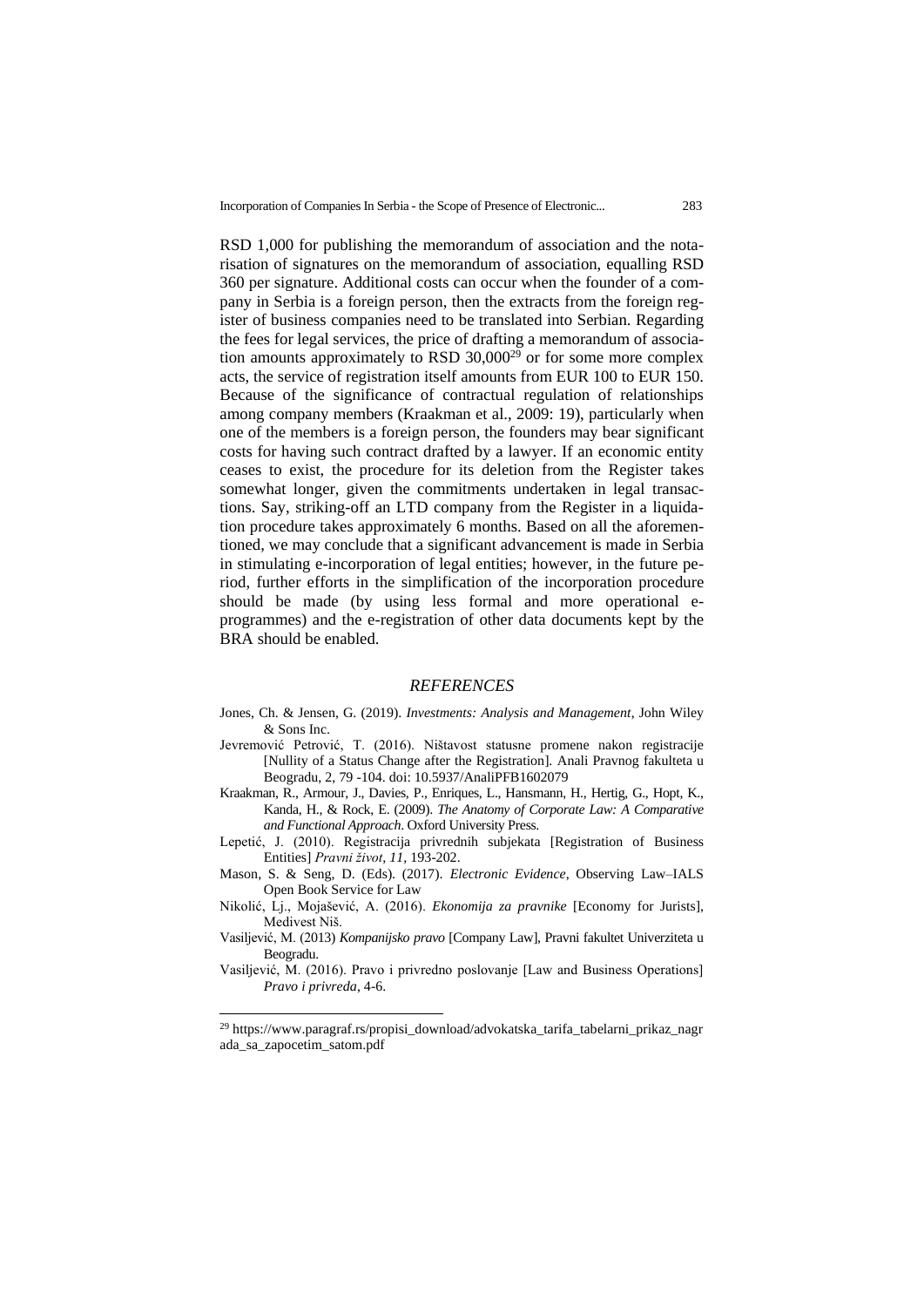Directive EU 2017/1132 of the European Parliament and of the Council

- European Investment Bank. *Investment Report 2020/2021 Building a smart and green Europe in the COVID-19 era*. (2021)
- Zakon o elektronskom dokumentu, elektronskoj identifikaciji i uslugama od poverenja u elektronskom poslovanju [Law on electronic document electronic identification and trust services in electronic business], Official Gazette of the RS No. 94(2017)
- Zakon o privrednim društvima [Law on Companies], Official Gazette of the RS No. 36(2011), 99(2011), 83(2014), 5(2015), 44(2018), 95(2018), 91(2019)
- Zakon o tržištu kapitala [Law on Capital Market], Official Gazette of the RS No. 31(2011), 112(2015), 108(2016), 9(2020), 153(2020)
- Zakon o Agenciji za privredne registre [Law on the Business Registers Agency], Official Gazette of the RS No. 55(2004), 111(2009), 99(2011)
- Zakon o postupku registracije u Agenciji za privredne registre [Law on Registration Procedure in the Business Registers Agency], Official Gazette of the RS No. 99(2011), 83(2014), 31(2019)
- Zakon o overavanju potpisa, rukopisa i prepisa [Law on Certification of Signatures, Manuscripts and Transcripts], Official Gazette of the RS No. 93(2014), 22(2015), 87(2018)
- Zakon o opštem upravnom postupku [General Administrative Procedure Law], Official Gazette of the RS No. 18(2016), 95(2018)
- Zakon o upravnim sporovima [Law on Administrative Disputes], Official Gazette of the RS No. 111(2009)
- Zakon o centralnoj evidenciji stvarnih vlasnika [Law on Central Records of Beneficial Owners], Official Gazette of the RS No. 41(2018), 91(2019)
- Zakon o javnim agencijama [Law on Public Agencies], RS Official Gazette No. 18(2005), 81(2005), 47(2018)
- Zakon o računovodstvu [Law on Accounting], Official Gazette of the RS No. 62(2013), 30(2018), 73(2019)
- Zakon o reviziji [Law on Auditing], Official Gazette of the RS No. 73(2019)
- Pravilnik o sadržini registra privrednih subjekata i dokumentaciji potrebnoj za registraciju [Rulebook on the content of the business entities register and documents required for registration], Official Gazette of the RS No. 42(2016)
- Odluka o naknadama za poslove registracije i druge usluge koje pruža Agencija za privredne registre [Decision on the fees for registering and other services provided by the Business Registers Agency], Official Gazette of the Republic of Serbia No. 119(2013), 138(2014), 45(2015), 106(2015), 32(2016), 60(2016), 75(2018), 73(2019), 15(2020), 91(2020), 11(2021)
- Odluka o bližim uslovima i načinu otvaranja, vođenja i gašenja tekućih računa [Decision on detailed conditions and manner of opening, maintaining and closing current accounts], Official Gazette of the RS No. 55(2015), 82(2017), 69(2018)
- Odluka o načinu, uslovima i naknadama za preuzimanje podataka u elektronskoj formi o statusnim i drugim promenama pravnih i fizičkih lica registrovanih u Agenciji za privredne registre [Decision on the method, conditions and fees for data retrieval in electronic format on the status and other changes of legal and natural persons registered with the Business Registers Agency], Official Gazette of the RS No. 56(2011)